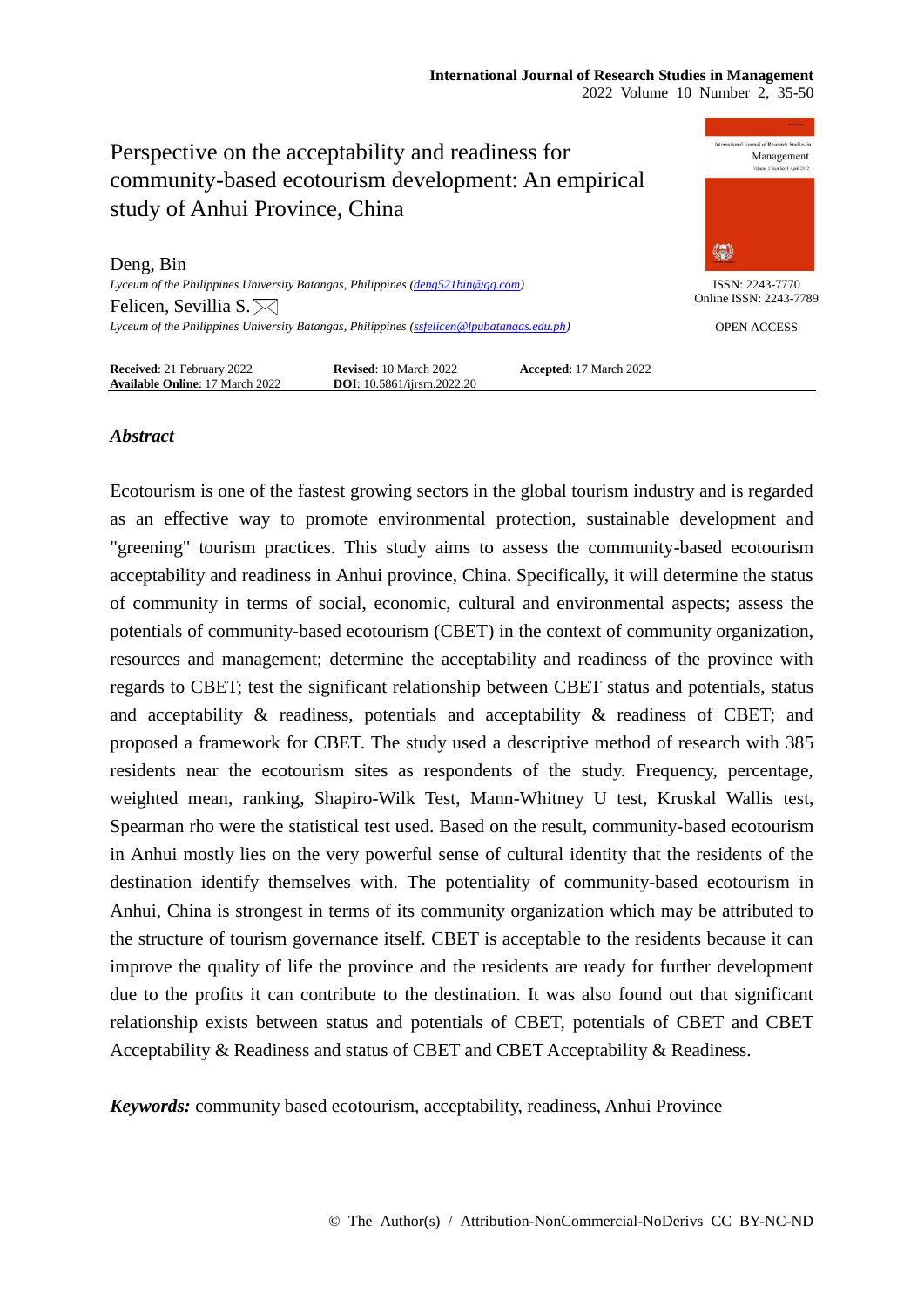# **Perspective on the acceptability and readiness for community-based ecotourism development: An empirical study of Anhui Province, China**

### **1. Introduction**

With the continuous improvement of people's living standards, more and more people will choose tourism as their leisure method, and the tourism industry has developed rapidly. Rural areas are rich in communities and natural ecological resources, and the development of community eco-tourism is also a potential investment by the government. Ecotourism is one of the fastest growing sectors in the global tourism industry and is regarded as an effective way to promote environmental protection, sustainable development, and "greening" tourism practices. According to Ceballos-Lascurain (1987), who was a special advisor to the International Union for Conservation of Nature (IUCN), first proposed "ecotourism". Ecotourism is defined by the International Ecotourism Association as "traveling to a natural area that preserves the environment and ensures the well-being of local residents." (He & Sang, 2021), which makes ecotourism different from natural tourism. Natural tourism includes visiting natural attractions, but it does not clearly realize environmental or social protection Goals; therefore, eco-tourism can also be defined as "natural tourism that promotes conservation and sustainable development".

Community based eco-tourism refers to the development of a community as a tourist object and build it into a tourist form of tourist attraction. Specifically, community based eco-tourism refers to the use of the community as a carrier and development target, scientific use of its natural resources, customs, and culture, etc., to build it into a personalized and characteristic scenic area for tourists to visit and experience and provide a strong spiritual impact to them. Logically speaking, it is a one-way interactive ecotourism upgraded to a two-way interactive ecotourism, which is different from the previous tourism development model (Chen, 2016). All eco-tourism methods have three basic criteria: First, scenic spots should be based on nature; second, tourism behavior should be dedicated to promoting socio-economic and environmental sustainability and third, tourist experience should focus on learning and education. Based on these three principles, community eco-tourism should include: local participation in, control or ownership of eco-tourism initiatives; focus on environmental protection and local livelihood interests, committed to promoting traditional culture and local culture; and conducive to the promotion of community human rights and social justice. That is, community eco-tourism is not only to protect the wild natural environment, but also to protect the sustainable development of local culture and local livelihoods, so as to promote the community to share the benefits of tourism development (He & Sang, 2021).

Obviously, proper design and planning are essential to promote the development of community eco-tourism. Unreasonable design will have many negative effects. A major problem is the insufficient participation of residents. Community-based ecotourism has always faced the dilemma of weak involvement of local communities in practice (Browder, 2008). On the other hand, a poor design will further exacerbate other issues. For example, it can affect even damage the environment and natural resources by causing permanent changes. Additionally, it increases the population in tourist areas, which could lead to traffic jams and overcrowding as a result. This poses the risk of pollution as well (Wijaya, et al, 2020). Because of these negative effects, it is vital to develop sustainable tourism based on democracy, efforts to improve the lives of local communities, and protection of culture and the environment.

Develop community eco-tourism through the development of reasonable tourist villages can not only better protect the ecological environment, but also improve the quality of life and cultural level of the people (Li, 2020). For example, it can form a tourist area in a rural environment and then evolve into a tourist attraction center. Although most people in China are relatively wealthy, it is undeniable that in some areas, especially in mountainous and rural areas, there are still some people who are living in difficulties and poverty. It is particularly important to improve their quality of life and improve the financial level of the local government. On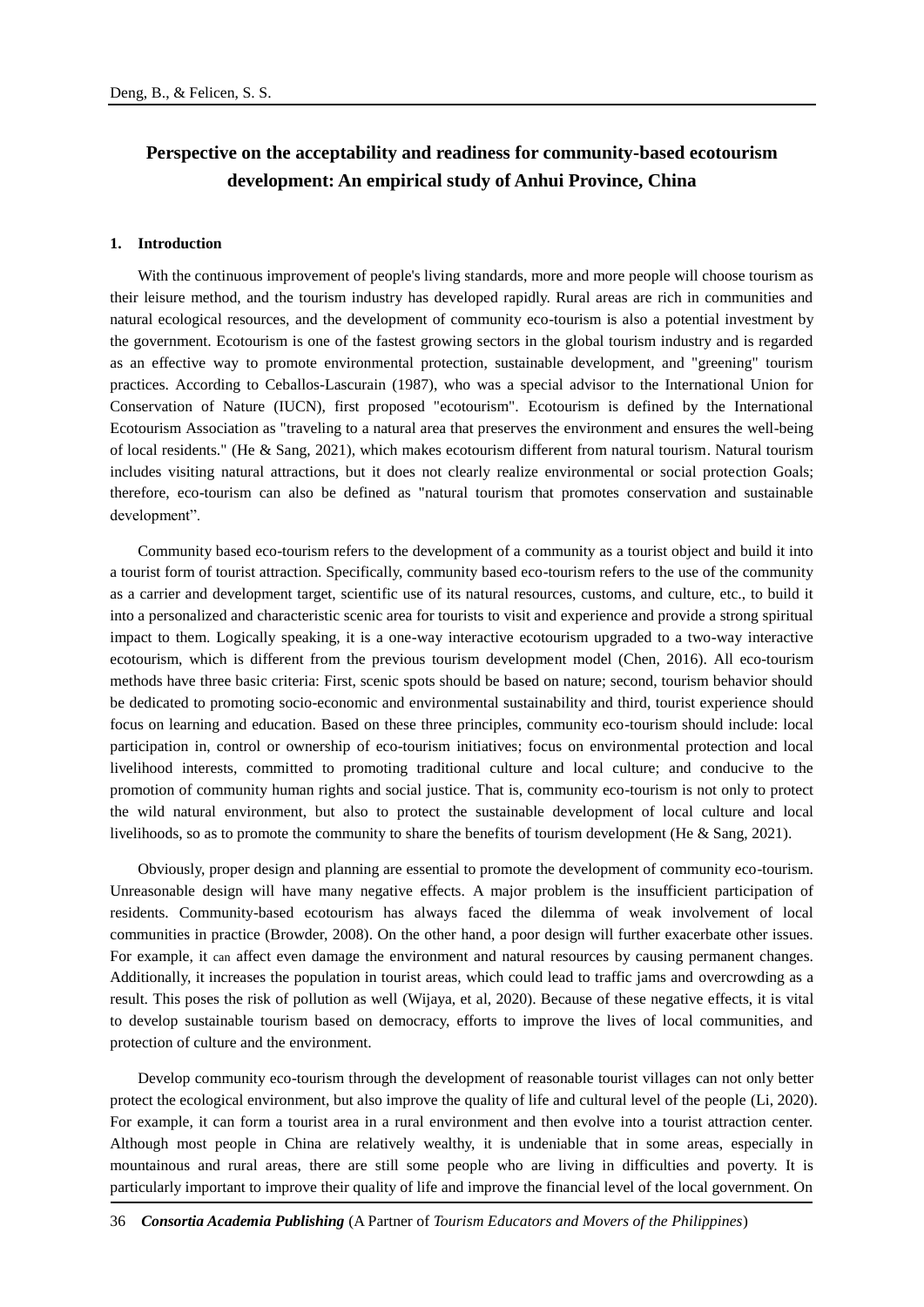the other hand, with the development of modern culture and the cultural shock caused by globalization, some local cultures have gradually disappeared. According to Liu (2019), the development of community-based ecotourism can strengthen the propaganda of national culture and promote local culture. As the country gradually attaches importance to traditional culture, the protection of local culture is also an important task that local governments need to consider. The government can promote the development of rural eco-tourism, and then realize the balanced development of rural areas through the economic benefits brought by the tourism industry.

Moreover, the development of community eco-tourism can not only accelerate the development of rural economy, but it can also promote economic growth, create more job opportunities for local people, reduce rural and urban migration, repair infrastructure and public services, and promote the revitalization of handicraft and cultural identity. All those things have important meanings for the local cultures and economy. Although there have been many cases of scholars studying this field, the results obtained will be more in line with local conditions. The actual situation has important reference significance for local government agencies and other relevant institutions.

### *1.1 Objectives of the Study*

This study aims to assess the community based eco-tourism acceptability and readiness in Anhui province. Specifically it determined the status of community in terms of social, economic, cultural and environmental aspects; assess the potentials of community-based eco-tourism (CBT) in the context of community organization, resources and management; determine the acceptability and readiness of the province with regards to community based tourism; test the significant relationship between status of tourism and potentials, status and acceptability readiness, potentials and acceptability readiness of CBT; and proposed a framework for community based ecotourism.

### **2. Methodology**

#### *2.1 Research Design*

The study used a descriptive method of research to assess the Community Based Eco-tourism- Acceptability and Readiness of Anhui, Province of China. Descriptive research is a type of research that seeks to describe the current status of an identified variable. This type of research is used to answer the question "what exists?". These research projects are designed to describe that characteristic of a population and provide systematic information about a phenomenon. Descriptive data are typically collected through questionnaire survey, interviews, or observation (Almeida, et al., 2016).

### *2.2 Participants of the Study*

In order to obtain accurate and true questionnaire data, the method of distributing the formal questionnaire in this article is to randomly distribute the formal questionnaire to people in Anhui province. Famous ecosites in Anhui Province with a total population of 2.15 million people (Anhui Provincial Statistics Bureau, 2020). The sample of the study consists of 385 residents near the ecotourism sites. The sample was computed using Rao soft Calculator with the margin of error of 5% and confidence level of 95%.

### *2.3 Research Instrument*

The questionnaire was adopted from the study of Felicen (2014) titled Community Based Tourism in Mount Banoi. Input to Tourism Strategic Development Plan in CALABARZON Region. The instrument undergone validation by experts in Community Based Ecotourism in China. The questionnaire has over-all reliability test result of 0.7863 using Cronbach Alpha.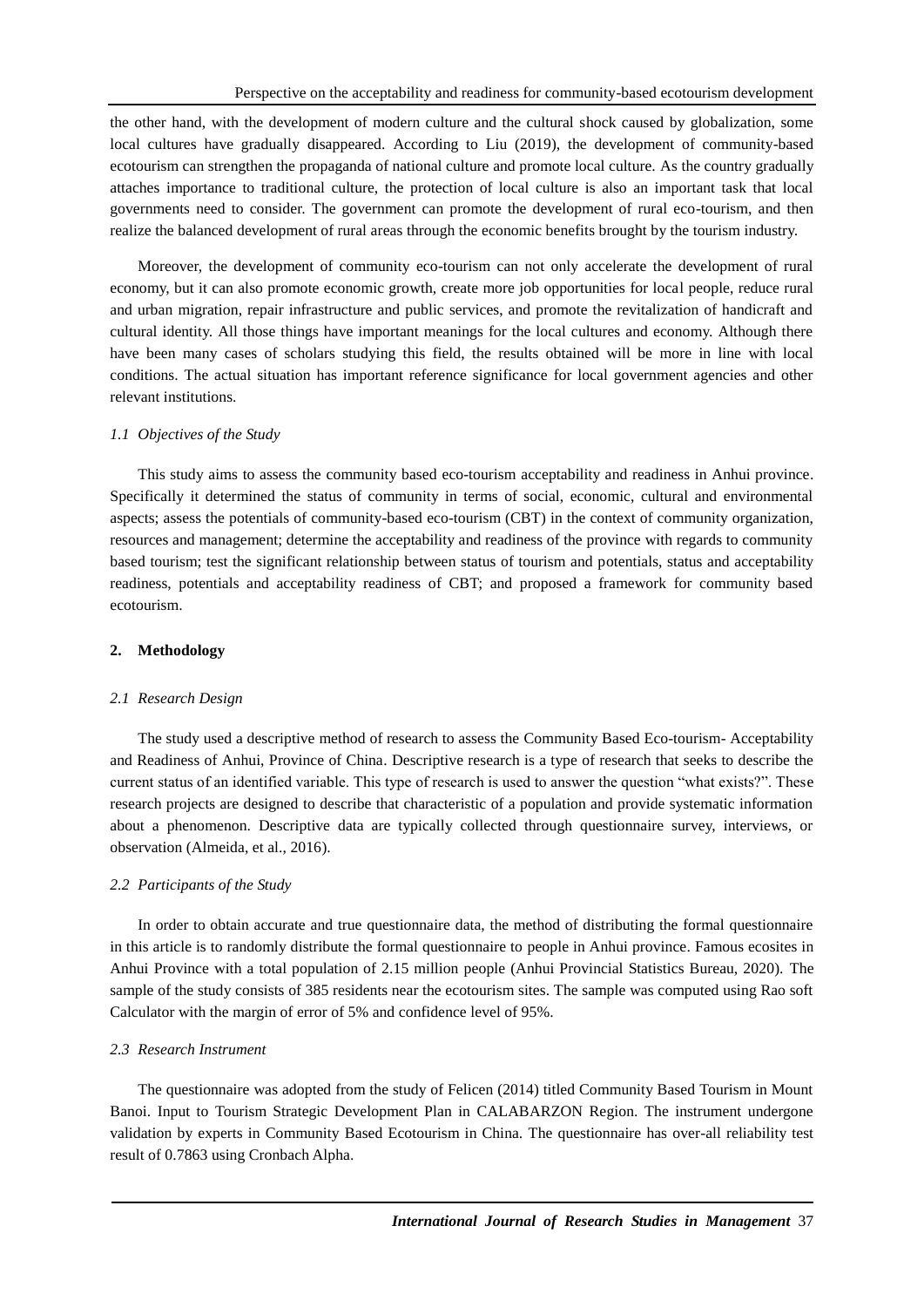#### *2.4 Data Collection Procedure*

To be able to obtain the data, the researchers prepared a set of questions in the form of a survey questionnaire. The researcher sent to community people randomly with a questionnaire or via online questionnaire tool-WJW to them using a stratified-random sampling technique. After retrieving the questionnaires, the said data gathering instruments were treated with appropriate statistical tools.

### *2.5 Data Analysis*

To perform data analysis, the following statistical tools were used. Frequency distribution and percentage weighted mean, ranking, Shapiro-Wilk Test, Mann-Whitney U test and Kruskal Wallis test and Spearman rho. The following Likert Scale was used in assessing the variables: 3.50-4.00 –Strongly Agree; 2.50-3.49 –Agree; 1.50 – 2.49 –Disagree; and 1.00 – 1.49 –Strongly Disagree. In addition, all data were treated using a statistical software known as PASW version 26 to further interpret the result of the study using an alpha level of 0.05.

### *2.6 Ethical Considerations*

Some moral problems are a challenge to the research. As referred to earlier, all participants submitted a written confirmation of their participation in the study via a signed letter. Participants fully understand the goals of the research and at the same time be confident that their answers will be treated as confidential and used only for academic purposes and subtle research purposes. And the questionnaire here was derived from a previously published article. The author made certain modifications to it and already obtained the consent of the author of the questionnaire.

#### **3. Results and Discussion**

#### **Table 1**

| Indicators    | Composite Mean | SD(±) | VI    | Rank           |
|---------------|----------------|-------|-------|----------------|
| Economic      | 3.33           | 0.63  | Agree | $\overline{4}$ |
| Social        | 3.37           | 0.59  | Agree | 3              |
| Cultural      | 3.42           | 0.58  | Agree |                |
| Environmental | 3.38           | 0.59  | Agree | 2              |
| Over-all Mean | 3.38           | 0.60  | Agree |                |

*Assessment on the Status of Community based ecotourism*

*Legend:* 3.50 – 4.00 –Strongly Agree; 2.50 – 3.49 – Agree; 1.50 – 2.49 –Disagree; 1.00 – 1.49 – Strongly Disagree

Table 1 summarizes the assessment on the status of community-based ecotourism. It is shown that the respondents generally agreed on the status of community-based ecotourism as indicated by the over-all mean of 3.38. The status of community-based ecotourism in terms of cultural aspect had the highest assessment at 3.42, followed by the environmental aspects at 3.38.

The above result attests to the assumption that the community-based ecotourism in Anhui mostly lies on the very powerful sense of cultural identity that the residents of the destination identify themselves with. The presence of remarkable heritage sites, notable folklore, performing arts and unique cuisine are cultural expressions that the people of Anhui take much pride in. These, along with other elements, contribute to a better understanding and positive outcome of community-based tourism development.

According to De Jong (2019), people who are proud of their local culture are more likely to be "strong, resilient, and extremely willing to show tourists their culture." Likewise, Giampiccoli and Hayward (2012) place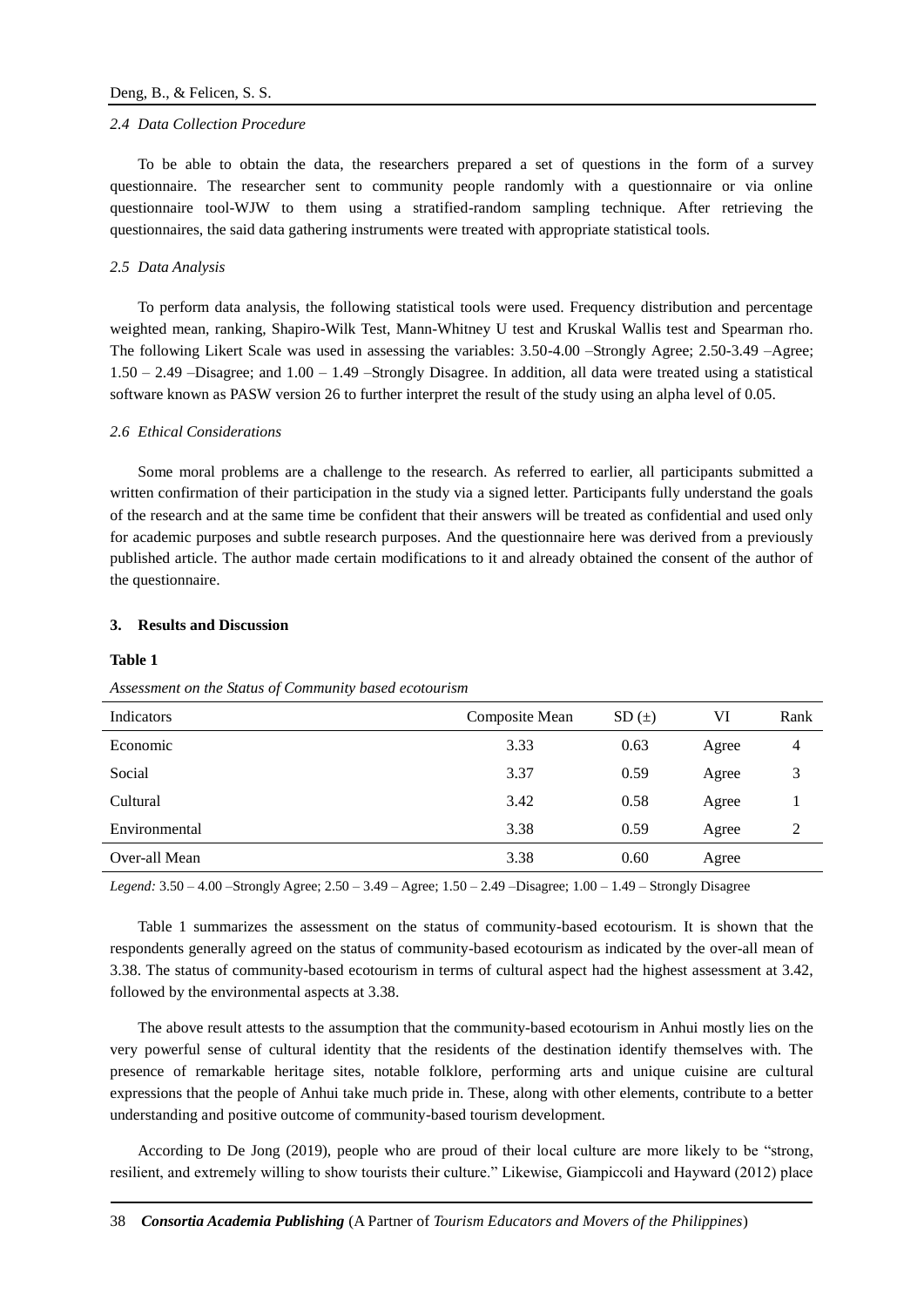local culture at the forefront of community development, and as a resource upon which community-based tourism is built. As such, it could be interpreted that the residents' local cultural pride and involvement are factors contributing to their general agreement in the cultural aspect of community-based ecotourism development.

Meanwhile, the social aspect ranked third at 3.37 composite mean, and the economic aspect getting the last spot with a composite mean of 3.33. While these aspects still garnered a general agreement among the respondents, several underlying factors could be seen as reason why these aspects ranked the least.

One probable reason for this is the peoples' perspective on the ownership and centralized planning of economic resources – a system that the Chinese has followed for many years already. While this allows for more efficient allocation of resources, at times, it could be criticized for limiting the people in their participation in the decision-making process and coming with efforts that are sometimes inflexible and inefficient to local application (Zhang and Yin, 2014; Zheng and Cao, 2015). In the recent years, government reforms such as that of land ownership, brought positive results to the locals of Anhui. Although the locals still do not technically 'own' the land that they are residing in, the reforms seem to have given them a greater sense of empowerment and involvement in the decision-making process.

According to Xu et al. (2017), community participation empowers local residents, ensures their control over tourism resources, raises their voice in the decision-making process, and provides them with equitable economic benefits. Both the works of De Jong (2019) and Khalid et al. (2019) likewise cite community empowerment and their sense of ownership and leadership as crucial considerations in establishing a successful community-based sustainable tourism development. This can only be achieved through the local people's support of tourism. Having an independent association of community members will make them responsible of their community-based tourism project and their own tourism product and will ensure fair development and decision-making process.

# **Table 2**

| Indicators                     | Composite Mean | SD(±) | VI    | Rank |  |
|--------------------------------|----------------|-------|-------|------|--|
| <b>Community Organizations</b> | 3.37           | 0.58  | Agree |      |  |
| Resources                      | 3.36           | 0.60  | Agree |      |  |
| Management                     | 2.76           | 1.01  | Agree |      |  |
| Over-all Mean                  | 3.17           | 0.73  | Agree |      |  |

*Assessment on the Potentials of Community Based Ecotourism* 

Table 2 presents the summary of assessment on the potentials of community-based tourism. It can be readily gleaned that the respondents generally agreed to the potentials of community-based tourism as indicated by an overall mean of 3.17. Respondents had the highest assessment on the potentials of community-based tourism in terms of community organizations as shown by the composite mean of 3.37. The assessment of the respondents on the potentials of community-based tourism in terms of resources came after with a composite mean of 3.36.

The results indicate that the potential for community-based tourism in Anhui, China is strongest in terms of its community organization which may be attributed to the structure of tourism governance itself. The previous discussions have already established that tourism development in China has always been 'government-led' (Zhou, 2009 cited in Wang et al., 2013). One advantage of this structure is the premise and guarantee for the sustainable and healthy development of rural tourism. To this, Wang et al. (2013) further note that all levels of the government are involved in tourism development especially in the areas of macro-guidance, public promotion and marketing, policy guidance and financial support, etc. Meanwhile, Li et al. (2020) comment that while the centralized governance approach makes it difficult to let residents fully take the responsibility of the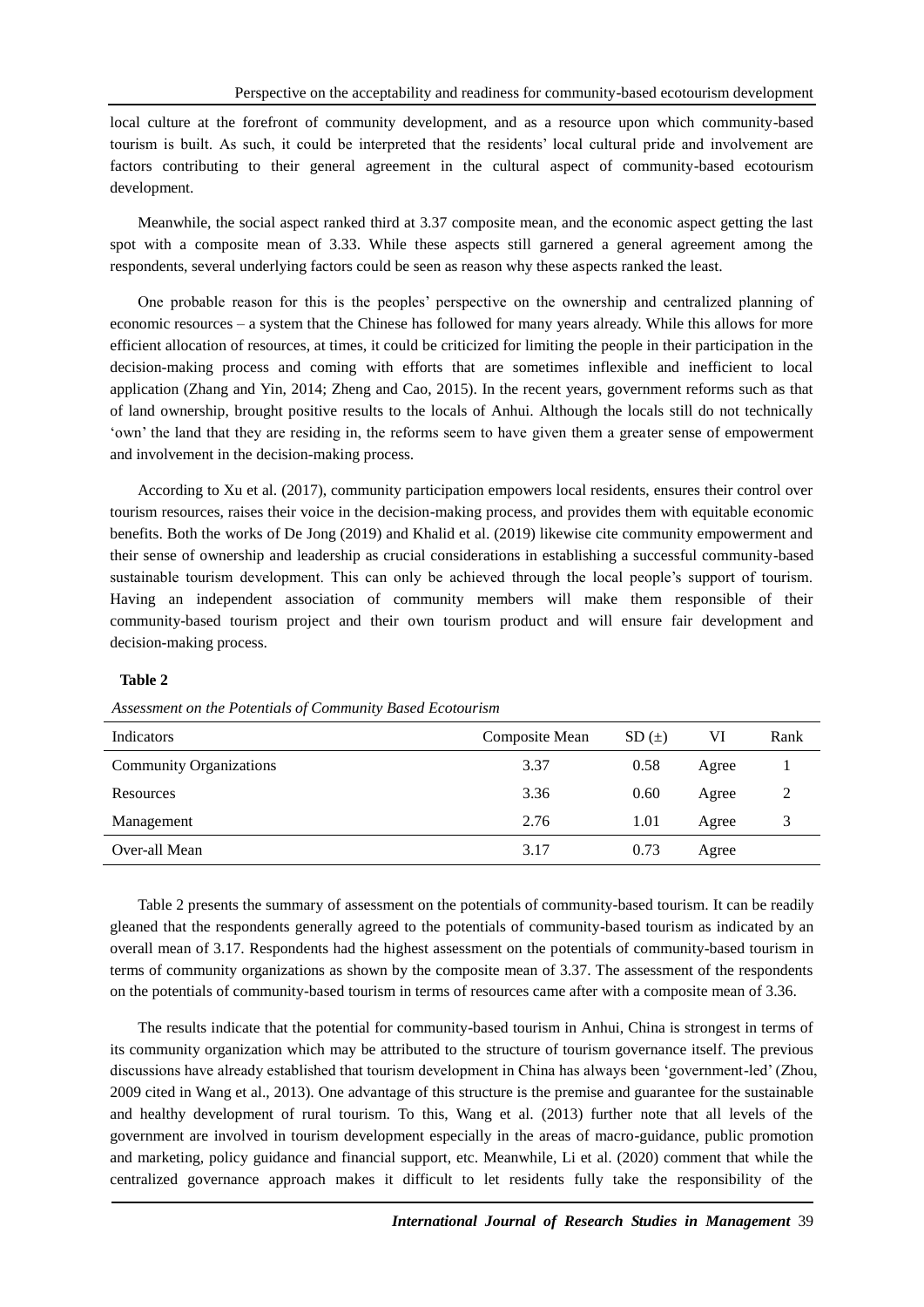decision-making process, it is still observed to be 'working well.'

Interestingly, the lowest assessment was accounted to management with a weighted mean of 2.76. While the community organization highlighted the advantages of centralized planning – i.e., the efficient and smooth flow of development, the management aspect, on the other hand, seem to indicate its weaker sides.

Centralized governance brings about a high level of tokenism where local people can listen and be heard but do not have the real power to ensure that their opinions are taken into account in crafting any plans (Arnstein, 1975 cited in Cruz, 2019). As attested by both the studies of Wang et al. (2013) and Xu et al. (2019), the development led primarily by investors who "attach great importance to the construction of facilities and man-made landscape, ignoring the protection of traditional rural cultures" limits the decision-making powers of the local community. If the potential for community-based tourism in Anhui is to be fully realized, the high degree of tokenism prevalent in community organizations must be addressed to fully mobilize the enthusiasm of all the participating subjects, balance their respective interests, and clarify their individual roles and functions. In China, this could mean a government-led multi-stakeholder involvement (Wang et al., 2013).

### **Table 3**

*Acceptability of the Province in Community Based Ecotourism* 

| Acceptability                                                                  | WM   | SD(±) | VI    | Rank |
|--------------------------------------------------------------------------------|------|-------|-------|------|
| 1. CBT can improve the quality of life of the community here in Anhui Province | 3.40 | 0.62  | Agree |      |
| 2. CBT emerges from a community development strategy, using tourism as a tool  |      |       |       |      |
| to strengthen the ability of rural community organizations that manage tourism | 3.39 | 0.64  | Agree | 2    |
| resources with the participation of the local people                           |      |       |       |      |
| 3. CBT will recognize, support and promote community ownership of tourism      | 3.31 | 0.66  | Agree | 5    |
| 4. CBT will distribute benefits fairly among community members                 | 3.38 | 0.66  | Agree | 3    |
| 5. CBT will promote community pride                                            | 3.37 | 0.68  | Agree | 4    |
| Composite Mean                                                                 | 3.37 | 0.65  | Agree |      |

Table 3 provides data on the acceptability of the province in community-based tourism. It can be observed that the respondents generally find community-based eco-tourism to be acceptable as expressed in the composite mean of 3.37.

The highest weighted mean is recorded on the statement CBT can improve the quality of life of the community here in Anhui Province. The second in rank is that CBT emerges from a community development strategy, using tourism as a tool to strengthen the ability of rural community organizations that manage tourism resources with the participation of the local people, and third is that CBT will distribute benefits fairly among community members.

In other words, the local residents on Anhui are most accepting of the perception that community-based tourism can improve their quality of life. The most recent reports on Anhui highlights the contribution of rural tourism to local residents not only in terms of increased income but more so in improved living standards (CGTN, 2021).

This positive acceptance of community-based tourism is also found to be similar to virtually all other studies on the subject. The works of Baniya et al. (2018) and Han et al. (2019) explicitly state that tourism has the positive effect on quality of life (well-being) of local residents, and even has transformative effects on their individual wellbeing, life satisfaction and sense of belonging to the community. In the same manner, the study of Li et al. (2020) also suggests that the residents' perception of tourism, mediated by their sense of identity of the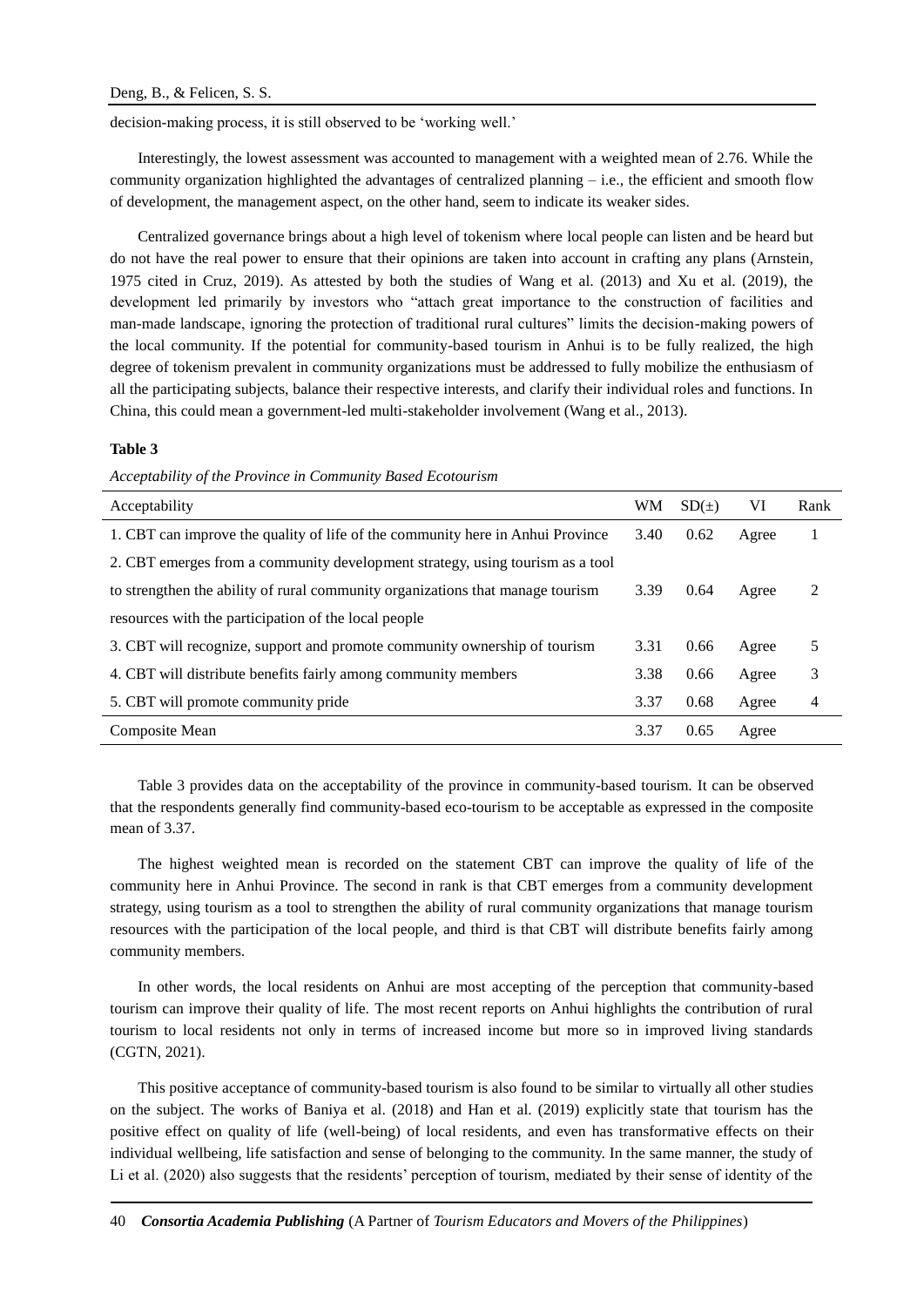place makes local farmers more willing to participate in the development of rural tourism. Finally, Nopiyani and Wirawan (2021) also specifically cite the improvement of the economy, employment opportunities, community pride, cultural exchanges, and increased facilities availability as the most pronounced improvements in the local communities' living conditions brought about by tourism.

At the fourth spot is that CBT will promote community pride, while at the last is CBT will recognize, support and promote community ownership of tourism. This result echoes, yet again, the political structure upon which community-based ecotourism could be implemented in China. With the statement still being generally agreed upon by the respondents, it could be that their orientation to local tourism governance has not yet explored the opportunity for the ownership of tourism resources.

According to Arnstein (1975, cited in Cruz, 2019) a pillar of community-based tourism is citizen power, which only occurs when people secure decision-making powers and full management controls over the tourism resources. This includes partnership, delegated power and citizen control. As already discussed in the previous sections, such is not the case in China as rural development is mostly initiated by local authorities, outside investors, or village despots to whom local residents often lose their control over the decision-making process (Xu et al., 2017).

### **Table 4**

*Readiness of the Province in Community Based Ecotourism* 

| Readiness                                                                                            | <b>WM</b> | SD(±) | VI    | Rank |
|------------------------------------------------------------------------------------------------------|-----------|-------|-------|------|
| 1. Open in fostering cross cultural learning to cope with the visitors or tourist                    | 3.34      | 0.67  | Agree | 4.5  |
| 2. The local community will participate in the process of CBT implementation                         | 3.37      | 0.67  | Agree | 2    |
| 3. Community management organization will take the responsibility of giving<br>information about CBT | 3.34      | 0.63  | Agree | 4.5  |
| 4. Profits from CBT will contribute to the development of the destination                            | 3.46      | 0.65  | Agree |      |
| 5. The community opens possibilities of venturing a more diverse tourism<br>through CBT              | 3.35      | 0.64  | Agree | 3    |
| Composite Mean                                                                                       | 3.37      | 0.65  | Agree |      |

Table 4 shows the readiness of the province in community-based tourism. It can be observed that the respondents overall agreed on the readiness of the province for community-based tourism as indicated by the composite mean of 3.37. Profits from CBT will contribute to the development of the destination was at the top of the list. At the 2nd rank was that the local community will participate in the process of CBT implementation. Drawing from the firsthand experiences in rural tourism by the residents, the above results indicate their readiness to embrace the concept of community-based tourism mainly for economic reasons.

Based on the results of the studies by Baniya et al. (2018) and Lo and Janta (2020), the local population express a 'more than average' affirmative response to the influence of community-based tourism on their financial well-being and general quality of life, specifically in the aspects of employment generation, educational cost and quality and health services provision. Their willingness and participation are seen to obtain more benefits from tourism development.

In the experience of Makuleke Contractual Park in South Africa investigated by Matiku, et al (2020), the community-based tourism project brought a ripple effect from the economic capital contribution to other community capitals (physical, human, social and natural). These were mainly brought about by partnerships with private investors on tourism physical capital development projects, e.g., B&B facilities and markets, which significantly contributed to employment and the sale of traditional Makuleke artifacts. Finally, the authors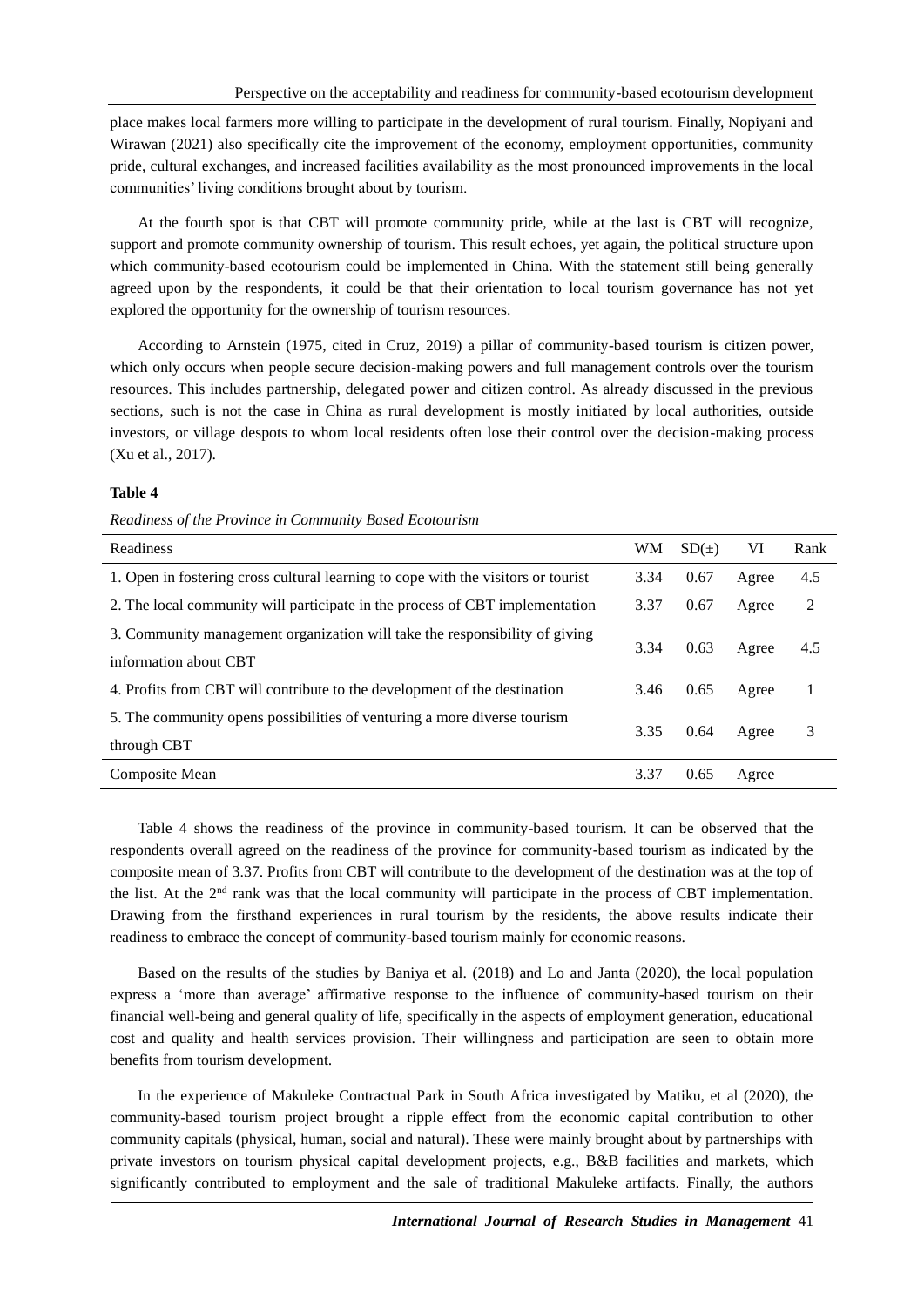comment that well-managed community-driven tourism projects can transform community capital resources to economic multipliers that will not only benefit the individual households but the entire community as a whole.

These possibilities for growth are opportunities that the local population of Anhui would like to take hold of in expressing their readiness for community-based tourism.

Ranking 3rd was that the community opens possibilities of venturing a more diverse tourism through CBT. At the last rank are two items with equal weighted means of 3.34. These are that community management organization will take the responsibility of giving information about CBT, and open in fostering cross cultural learning to cope with the visitors or tourist. These last two items post two very different challenges which underly issues on their readiness for community-based tourism: the structure of tourism governance, and orientation towards cultural identity.

Li et al. (2020) recognizes the challenge of achieving community collaboration in a very centralized environment, where their participation relies more on planning and permission-approval than on active grassroots activities. As expressed by Xu et al. (2017) initiatives and information by local authorities, outside investors, or village despots to whom local residents often lose their control over the decision-making process. At times, these stakeholders "attach great importance to the construction of facilities and man-made landscape, ignoring the protection of traditional rural cultures" (Wang et al., 2013). This lack of traditional cultural atmosphere often goes against the community's desire for more cross-cultural experiences.

### **Table 5**

*Relationship between community based ecotourism and acceptability and readiness in community tourism* 

|                   | Acceptance |                |          | <b>Readiness</b> |                |          |
|-------------------|------------|----------------|----------|------------------|----------------|----------|
| <b>Indicators</b> | P          | Interpretation | Decision | p                | Interpretation | Decision |
| Economic          | < 0.001    | Significant    | Reject   | < 0.001          | Significant    | Reject   |
| Social            | < 0.001    | Significant    | Reject   | < 0.001          | Significant    | Reject   |
| Cultural          | < 0.001    | Significant    | Reject   | < 0.001          | Significant    | Reject   |
| Environmenta      | < 0.001    |                | Reject   |                  |                | Reject   |
|                   |            | Significant    |          | < 0.001          | Significant    |          |

*Legend:* Significant at p-value < 0.05 Correlation is significant at the 0.01 level (2-tailed).

Table 5 shows the Relationship between the assessment in the status of community-based ecotourism and acceptability and readiness of the province. It is observed that there is a significant relationship between assessment in status of community-based ecotourism in terms of economic, social, cultural and environmental aspects and assessment in the acceptability and readiness of the province in community tourism since the computed p values are less than 0.05 level of significance. Therefore, the assessment in the status of community-based ecotourism affects the assessment in acceptability and readiness of the province for community-based ecotourism**.** 

In the case of Anhui, these results suggest there is a general acceptance on the status of tourism which the people consider to be enough to make their locality ready for further community-based tourism development.

This result is very apparent especially when viewed from an economic perspective. In the recent years, community-based tourism has been seen to contribute significantly only to the financial well-being of local farmers and craftsmen but in their general quality of life as well (CGTN, 2021). As previous studies also report how community-based tourism creates earning opportunities and stimulates economic activities (Manzoor et al., 2019; Yehia, 2019; Nopiyani & Wirawan, 2021), the locals' personal experiences on the improved living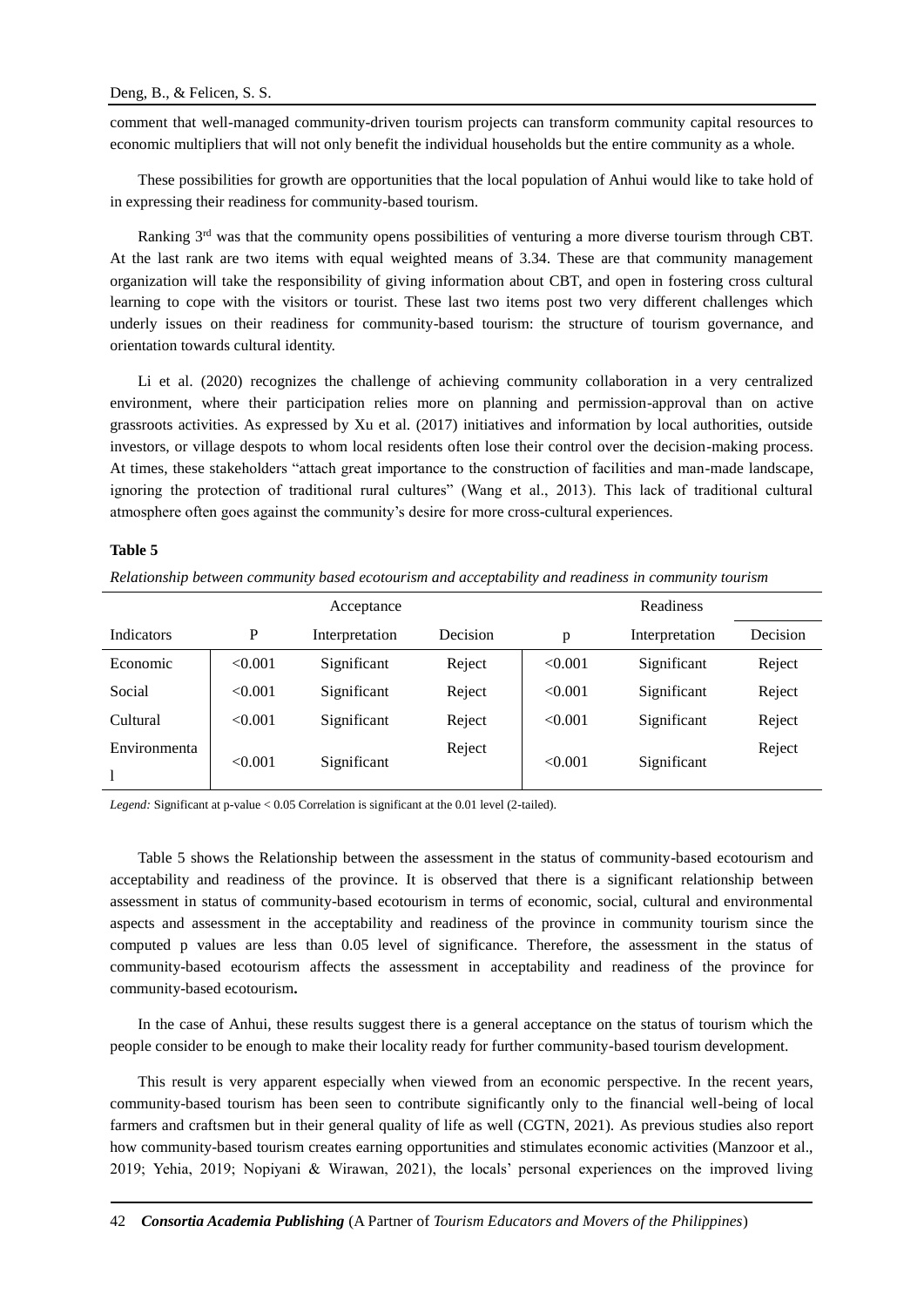conditions could be regarded as the main driving factor to their acceptance of such approach to tourism. Similar results were also observed by Baniya et al. (2018) and Lo and Janta (2020) where the residents gave generally affirmatively responses to the positive economic influence of tourism in their communities. Seeing this as an opportunity to have a 'ripple effect' (Matiku, et al. 2020) to other community capitals, the local population of Anhui must have also expressed their readiness for the further development of community-based tourism in their area.

Meanwhile, the social and cultural milieu of Chinese communities such as those in Anhui place great emphasis on pride for local culture, maintaining harmonious relationships with and a sense of belongingness to a community (Hong, 2019; Zhang, 2013). Such sense of belonging is among the positive effects identified by the works of Baniya et al. (2018) and Han et al. (2019) brought about by community-based tourism development. By extension, this sense of community and place identity, can make them more likely to engage in community affairs (Yang et al., 2019). Seeing the benefits of tourism not only to their personal quality of life but also in the better conditions in their areas could be the reason why the locals have the most accepting perception of community-based tourism. As supported by the study of Li et al. (2020), this sense of identity mediates the residents' willingness and participation to rural tourism development.

Finally, environmental awareness appears to be a value inherent to the local residents. In rural communities in China, it was observed that the collective thinking of local populations bound by geography and/or blood seeks to balance human-nature relations in regulating resource use and benefit sharing (He et al., 2020). For community-based tourism, the environment is an indispensable resource, both as an attraction and a supporting facility (Alhadi, 2018). As such, Nugroho and Numata (2020) highlight that local communities being stakeholders of ecotourism development also places to them a responsibility to preserve their collective natural and cultural heritage. Therefore, they must take action in building awareness around environmental issues such as waste reduction and proper disposal and waste infrastructure improvements. The current practice in China along with the local population's cooperation is a good example of the move towards a more sustainable environmental management.

Considering all the benefits that the people are already gaining from their engagement in tourism activities, they then have a tendency to see community-based tourism in a more favorable light. Even more so if the local population would be asked to be more involved and participative of any decisions that will be made.

The 'transformative effects' Baniya et al., (2018), i.e., individual wellbeing, life satisfaction and sense of belonging, etc., of tourism to the local population could be seen as the primary reason why they will be more affirmative to the idea of community-based ecotourism. As what has been proven by several studies (Baniya et al., 2018; Han et al., 2019; Li et al., 2020; Lo and Janta, 2020; CGTN, 2021; Nopiyani and Wirawan, 2021), the economic, socio-cultural, and environmental gains the people obtain from tourism could affect their level of willingness and participation to its development.

Another point of relationship is the need for more citizen power – of people secure decision-making powers and full management controls over the tourism resources (Arnstein, 1975, cited in Cruz, 2019). In societies like China where rural development is run by local authorities, outside investors, or village despots, there is a tendency that power local residents be lost to the more dominant stakeholders. Their involvement and empowerment are important to fully realize the benefits of community-based ecotourism. As pointed out by Matiku and Tshipala (2020), well-managed community-driven tourism projects can transform community capital resources to economic multipliers that will not only benefit the individual households but the entire community as a whole.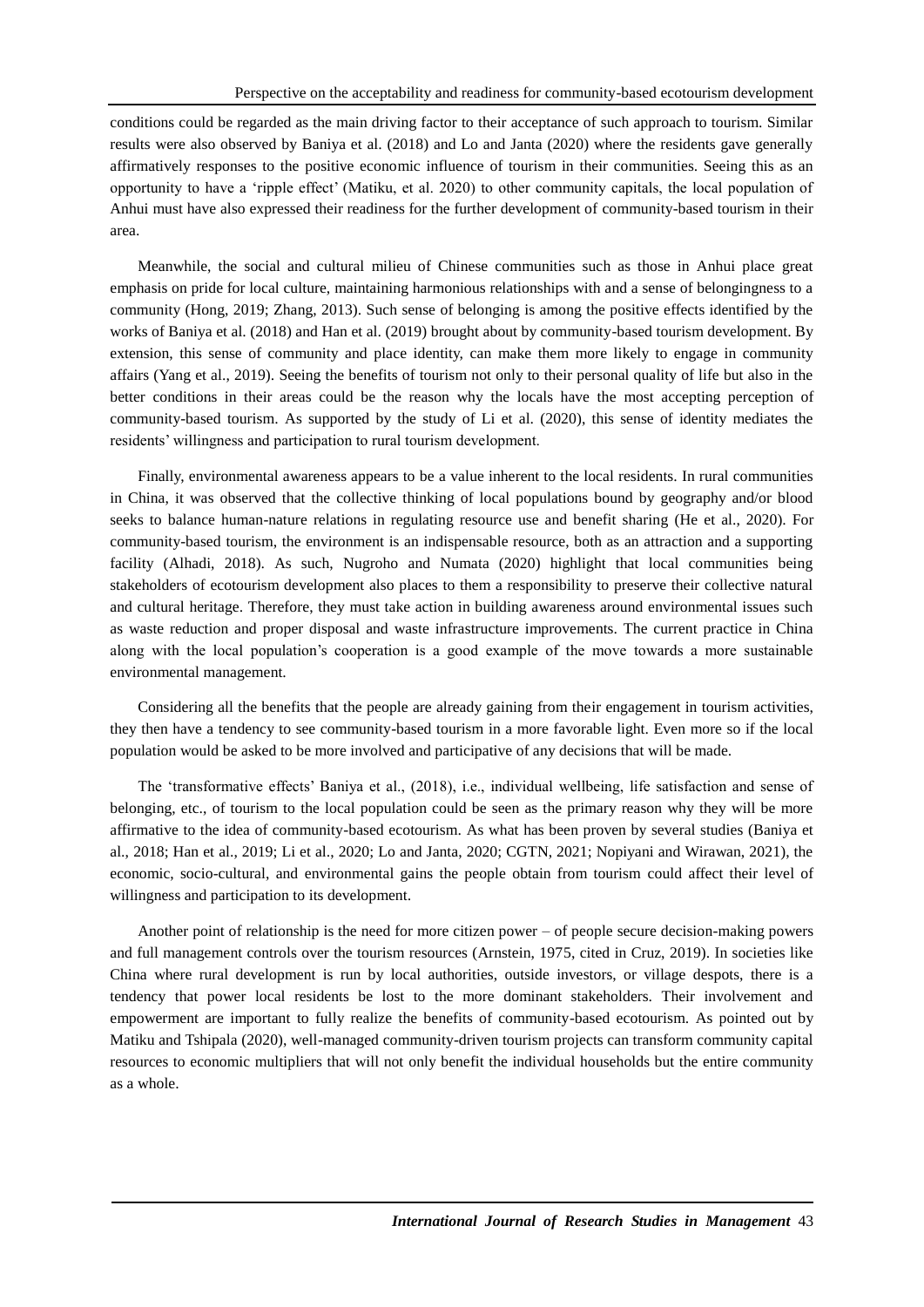### **Table 6**

|                                |         | Acceptance     |          |         | Readiness      |          |
|--------------------------------|---------|----------------|----------|---------|----------------|----------|
| Indicators                     | p       | Interpretation | Decision | D       | Interpretation | Decision |
| <b>Community Organizations</b> | < 0.001 | Significant    | Reject   | < 0.001 | Significant    | Reject   |
| Resources                      | < 0.001 | Significant    | Reject   | < 0.001 | Significant    | Reject   |
| Management                     | < 0.001 | Significant    | Reject   | < 0.001 | Significant    | Reject   |

*Relationship between community based ecotourism and acceptability and readiness of ecotourism* 

*Legend:* Significant at p-value < 0.05; R – Rejected; FR – Failed to Reject; S – Significant; NS – Not Significant

Correlation is significant at the 0.01 level (2-tailed).

Table 6 presents the relationship between the assessment on the potentials of community-based ecotourism and acceptability and readiness of the province in community tourism.

There is a significant relationship between the assessment in the potentials of community-based tourism in terms of community organization, resources and management and assessment in acceptability and readiness of the province in community tourism since the computed p-values are less than 0.05 level of significance. This implies that the higher the assessment in the potentials of community-based tourism, the higher also is the assessment in acceptability and readiness of the province in community tourism. in other words, the favorable potentials that the local residents see from community-based tourism affect both their acceptance and readiness for community tourism in Anhui.

For both community organization and resources, the inherent patriotic and nurturing trait of the local communities can be investigated to explain this result. According to Li et al. (2020) suggests that the residents' perception of tourism, mediated by their sense of identity of the place makes locals more willing to participate in the development of rural tourism.

In terms of community organization, the results reveal that the residents of Anhui become more accepting of and ready to participate in community-based ecotourism as they become more aware of their roles and contributions in it. Despite the somewhat 'tokenistic' approach (Arnstein, 1975 cited in Cruz, 2019; Xu et al., 2019) which also has its fair share of criticisms, the government-led initiatives to community organization still allows for a sustainable and healthy development of rural tourism (Wang et al., 2013). This centralized planning identifies the role of the local community in terms of information and consultation mediated by local based organizations. As previously discussed, this approach proves to be quite effective in that the local community recognizes tourism's contribution not only in terms of increased income but also in improved living standards (CGTN, 2021).

In terms of resources, when tourism activities prove to reinforce the local community's idea of the protection of their place, then they could be assumed to be more accepting and ready for it. Sustainable Travel International (2020), recognizes that tourism has the tendency to produce waste and pollution. He et al. (2020) comment's that geography and/or blood in Chinese communities form social norms and regulations in managing their resources collectively. Conservation then becomes the key to balancing human-nature relations and regulating resource use and benefit sharing. In her recent article, Marsh (2022) comments that locals better understand the value and delicate balance their local ecosystems, they are then more likely to be involved in providing a sustainable experience for guests without upsetting this balance.

Meanwhile, the observed relationship of the management potential and the acceptance and readiness of the local communities in Anhui in community-based ecotourism may reflect their sense of corporate community involvement, especially as seen from the local authorities, investors and village despots. These groups have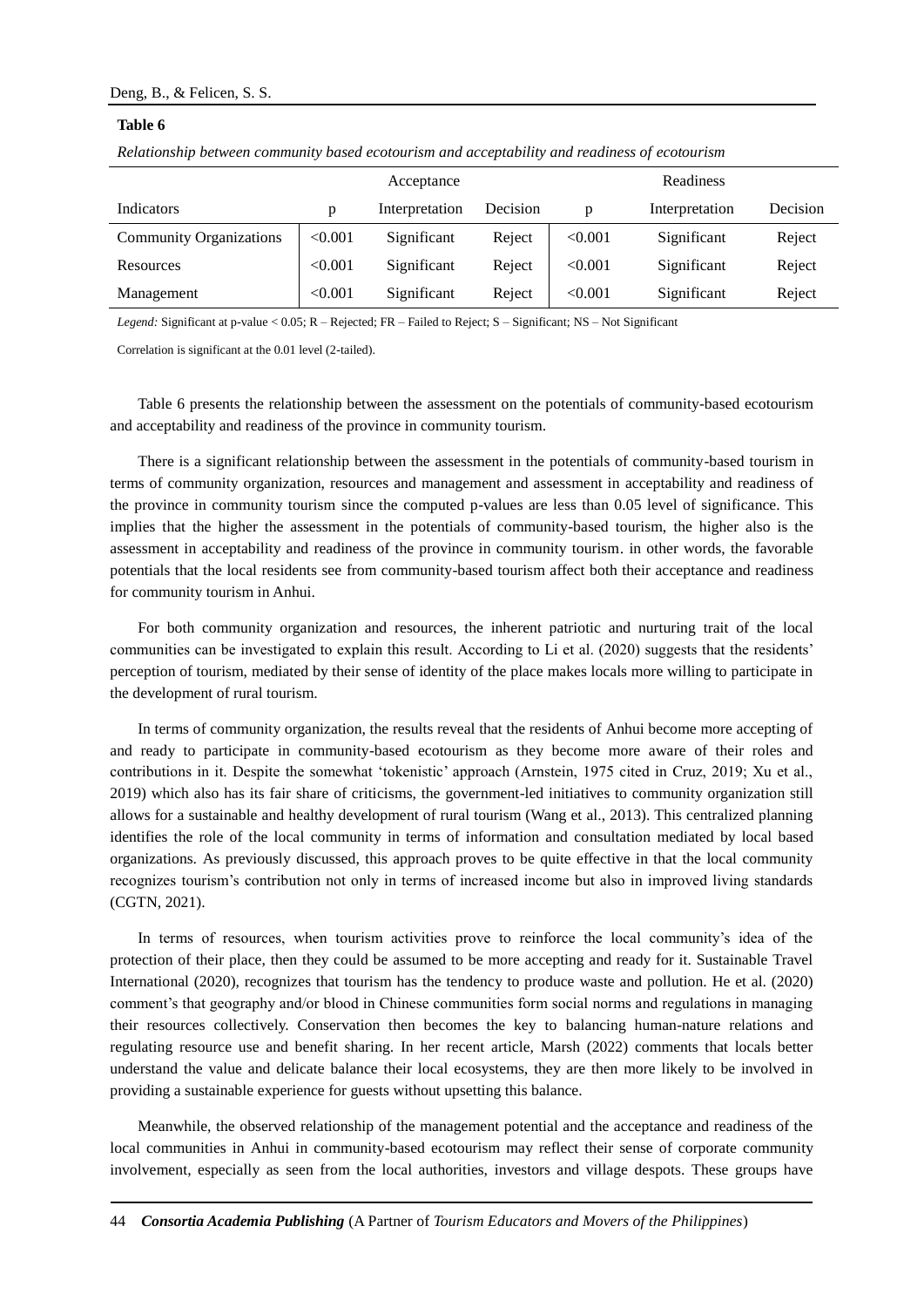already been identified to exercise greater controls in the decision-making processes in the community, including tourism development. The study of Yang et al. (2019) posits that the more a local enterprise earns from tourism, the more likely it is to be engaged and contribute to the development of the community. For the rest of the local population, what they seem to experience are the ripple effects of these developments. Seeing their community capital resources transform to economic multipliers could be reason enough for them to view tourism in a more positive light and be more accepting of its development (Matiku and Tshipala, 2020).

In summary, it could be assumed that the local residents' belief on their strong community organization can help them bring about more economic and social benefits as well as an improved quality of life from community-based ecotourism. It has already been established that greater involvement and participation from the local population has a big role in improving the quality of life of the residents of the destination. Consequently, the potential for strong community organizations as observed in this study could help achieve this cause. While this remains as a challenge in centrally governed societies like China (Xu et al., 2017; Li et al., 2020), a government-led multi stakeholder approach (Wang, et al., 2013) could be formulated so that the state's areas of macro-guidance, public promotion and marketing, policy guidance and financial support, etc. could be paired with the community organizations mobility and active participation in the grassroots.

The **proposed framework** is about community based ecotourism and it is divided into three parts: status of community based ecotourism, acceptability readiness and potentials of community based ecotourism. Ecotourism can be defined as traveling to unexplored natural destinations to appreciate the natural environment by acquiring knowledge about it, enjoying the culture, and protecting the authentic environment (Kim et al., 2019). The practice also involves the conservation of the environment and the destinations. The main advantage of ecotourism is the ability to gain enrichment from interacting with different cultures, which is a great way to promote different traditions, cultures and lifestyles to attract visitors to a particular area (Waylen et al., 2010). There are four small parts in status of community based ecotourism on the left side, There are 4 sub-variables. They are economic, social, cultural, and environmental. The status of community-based ecotourism is defined as the ability of the community to have an ecotourism environment (Gurung & Scholz, 2008). The potentials of community based ecotourism on the right has three parts, which are community organizations, management, and resources.



# **ECOTOURISM FOR ANHUI PROVINCE, CHINA**

## **Figure 1. Bin Deng Framework of Community Based Ecotourism for Anhui Province, China**

The one-way arrows in the framework represent the predictors of each component. Predictors are also called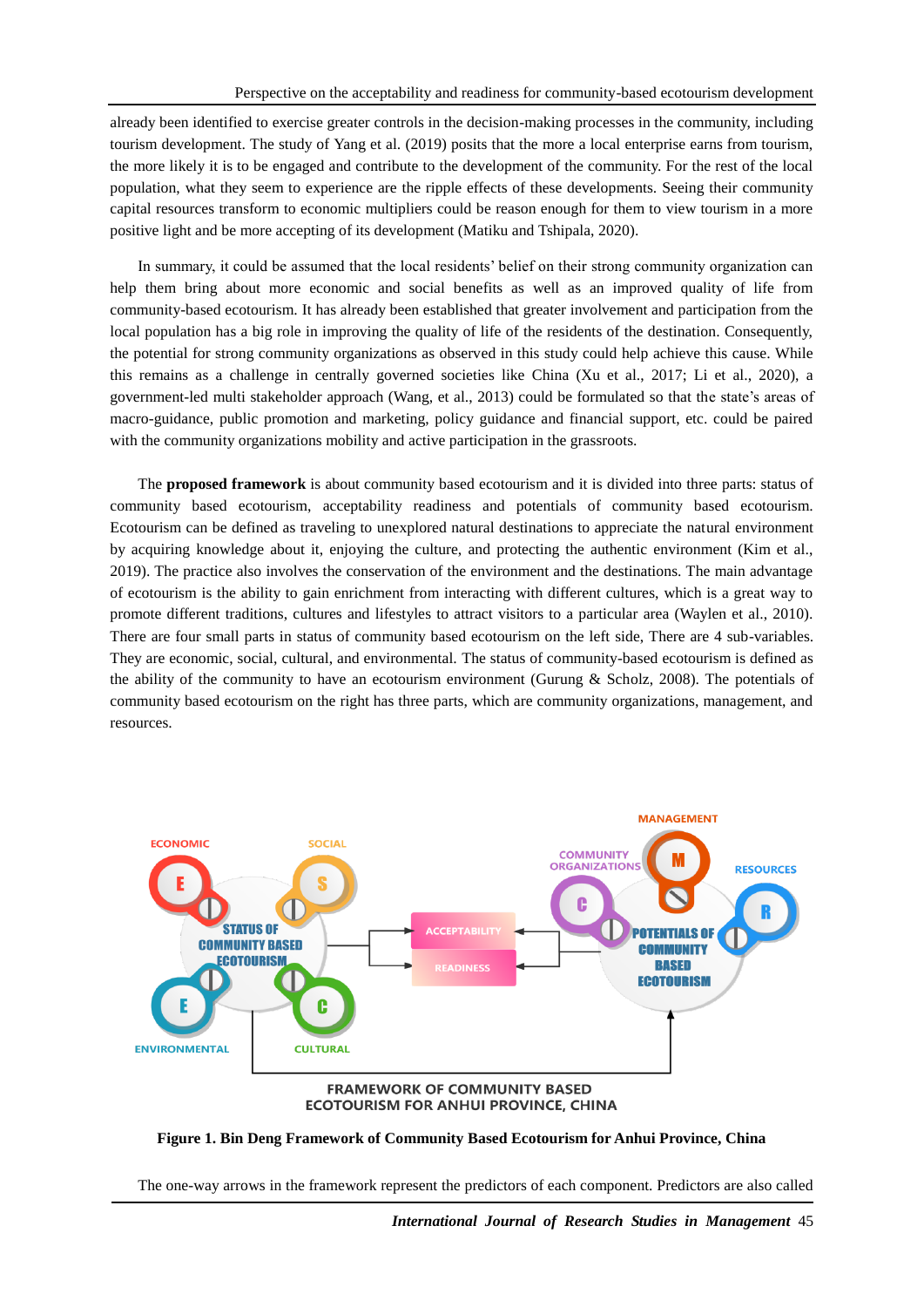independent variables. Predictors provide information about dependent variables for a particular outcome. Fields that typically apply related content use probability theory to estimate the future occurrence of events based on collected quantitative evidence. Predictors are used only to explain or predict the value of the response variable (Salkind, 2010).

For status of community based ecotourism, combined economic, social, cultural, environmental are revealed to be the predictors of acceptability readiness and community organizations, management, resources. The status of the community-based eco-tourism talks about the different aspects, including the economic, cultural, environmental, and social aspects that affect the readiness of a community to enable eco-tourism (Kibria et al., 2021). About the readiness of community-based ecotourism, it can be defined as the preparedness of the community in handling a project in ecotourism identified as one of the significant challenges (Tesfaye, 2017). Ecotourism needs a society committed to ensuring its environmental security and the security of specific ecosystems. Community is one of the decisive characteristics of ecotourism success (Stronza & Gordillo, 2008). Communities that establish ecosystems should be prepared to meet the challenges and opportunities related to community ecotourism. (Kibria et al., 2021). Meanwhile, combined economic, social, cultural, environmental are the predictors of community organizations, management.

As for potentials of community based ecotourism combined community organizations, management, resources are the observed predictors of acceptability and readiness as well. The potential of community-based ecotourism in ecotourism includes the status of community in management, community and organizational capacity, that is, the ability or potential of community to hold ecotourism (Atanga, 2019). The potential of the community includes the ability of the community in organization, resource quantity and management (Stronza & Gordillo, 2008).

# **4. Conclusion and Recommendations**

# *4.1 Conclusion*

- 1. In terms of economic status of the community, the respondents agreed that the community has income in local products. As to social aspect, community has positive attitudes towards each other, The community has unique customs and culture that which can be promoted, and the community adheres in the waste management policy of the city government when it comes to environmental aspects. There is no doubt that the development of community-based ecotourism will help improve the income level of community residents and promote local indigenous culture.
- 2. In terms of the potentiality of Community Based Ecotourism, as to community organization, the residents participate in the planning process that is significant for the success of community projects, in terms of resources, the community is aware on the need for conservation of natural resources. As to management, a percentage of profits from tourism is contributed to a community fund for economic and social development of the community.
- 3. The community-based ecotourism is acceptable to the residents because it can improve the quality of life the province and the residents are ready for further development due to the profits it can contribute to the destination.
- 4. Significant relationship exist between Status of Community based ecotourism and Potentials of Community Based Tourism, Community based ecotourism and Acceptability and Readiness of the Province in Community Tourism. Significant relationship exists between potentials of Community Based Ecotourism and acceptability and Readiness of the Province in Community Based Ecotourism.
- 5. Community Based Ecotourism framework was proposed as guide for the further implementation of the project in Anhui province, China.

### *4.2 Recommendations*

1. The communities and local governments should establish relevant environmental, cultural and tourism management rules and regulations that are more in line with rural backgrounds to ensure that the rules and regulations formulated can be truly implemented. For example, establish a local management system,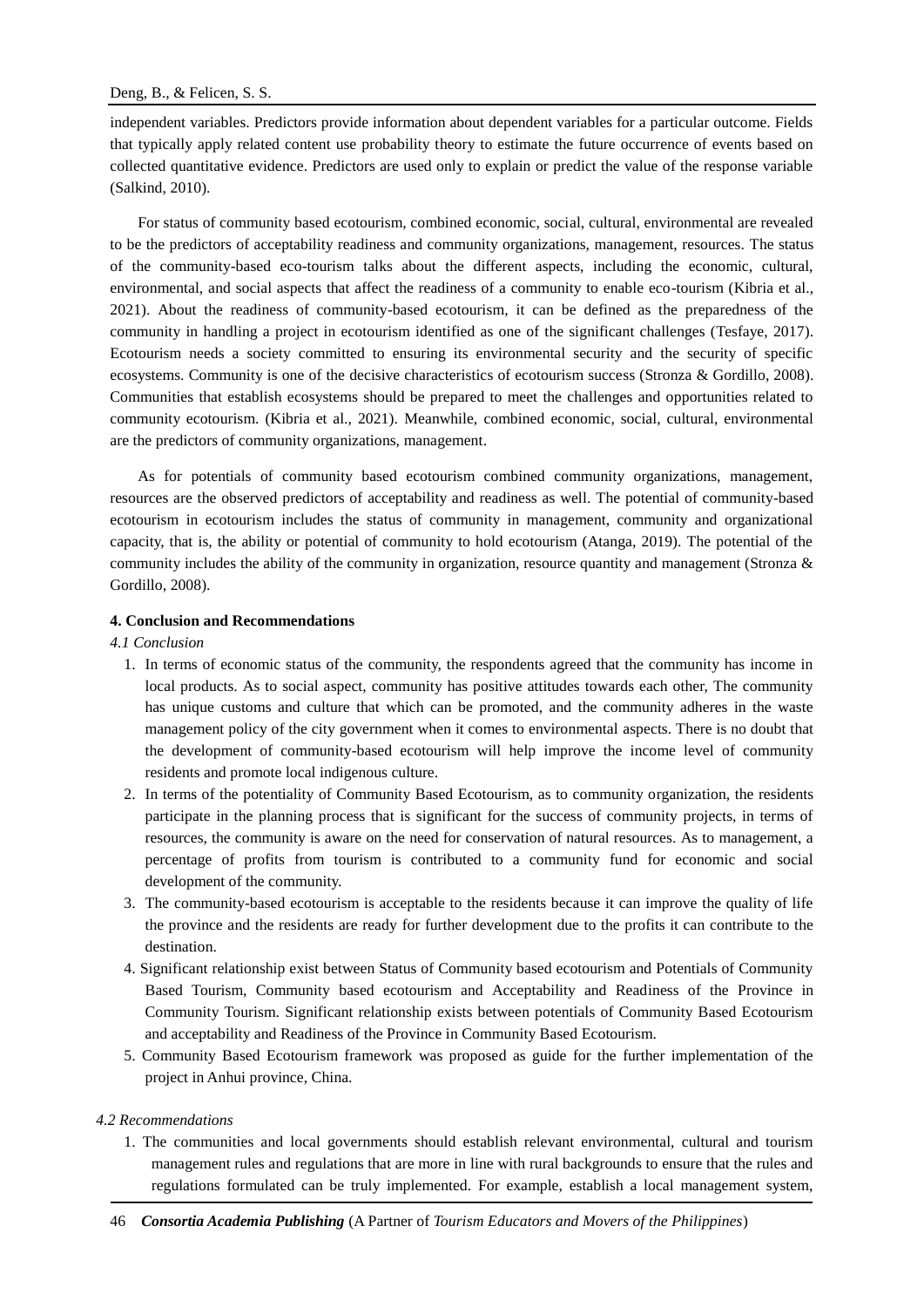focus on the development of Hui culture in terms of culture, and establish a simplified version of the recycling and non-recyclable garbage classification system in terms of environmental protection.

- 2. The community and local related institutions should establish an open, transparent, and acceptable distribution system of community economic benefits, so that the community can obtain the due returns fairly and justly. Establish a scientific and sound distribution compensation system to protect the interests of residents. To distribute the total income to households, to disclose various income data on time every month, and to supervise from the community election delegation.
- 3. Further enhance the sense of acquisition of residents in eco-tourism communities. Including political participation in decision-making, such as the idea of empowering communities and getting them to participate more in decision-making. Establish a citizen representative system. Every year, the community votes for relevant decisions by electing representatives.
- 4. Further enrich the ecological environment construction experience activities in the eco-tourism area. That is to give full play to the status and role of community residents, through the development of garbage sorting, community forums, voluntary services, public welfare evaluations, etc., especially the construction of beautiful courtyards, the creation of modern families, etc., to truly stimulate the motivation of residents in each community.
- 5. The community and local related institutions should establish continuing education centers to regularly train residents of each community then establish an education plan to further strengthen the training of residents in the ecotourism community, including not only training in development concepts, development awareness, development models, development capabilities, but also how to carry out operations and management, improvement of the ecological environment and maintenance, multicultural learning and understanding.

# **4. References**

- Alhadi, Z. (2018). Community-based tourism development viewed from economic, social culture and environment aspects in mandeh's integrated marine tourism area. In *MATEC Web of Conferences* (Vol. 229, p. 01006). EDP Sciences.
- Almeida, A., Gaerlan A., & Manly, N. (2016). Research fundamentals: From concept to output. Manila. Adriana Publishing Co., Inc.
- Anhui Provincial Statistics Bureau, (2020). *The Statistical Yearbook of Anhui Province*. <http://tjj.ah.gov.cn/ssah/qwfbjd/tjnj/index.html>.
- Arnstein, S. R. (1975). A working model for public participation. Public Administration Review, 35(1), 70-73.
- Atanga, R. A. (2019). Stakeholder views on sustainable community-based ecotourism: a case of the Paga crocodile ponds in Ghana. *Geo Journal of Tourism and Geosites*, *25*(2), 321-333.
- Baniya, R., Shrestha, U., & Karn, M. (2018). Local and Community Well-Being through Community Based Tourism–A Study of Transformative Effect. *Journal of Tourism and Hospitality Education*, 8, 77-96.
- Browder, J. O. (2008). Implementation of Environmental Policies in Developing Countries: A Case of Protected Areas and Tourism in Brazil, by Jose Antonio Puppim de Oliveira. Albany: State University of New York Press. 2008. 133 pages. \$50.00 (hardcover). *Journal of Planning Education and Research*, 28(2), 269-270.
- Ceballos-Lascurain, H.(1987). the future of 'ecotourism'. Mexico journal 13-14.
- Chen B.. (2016). Research on Community Participation Model of Ecotourism in Community Protected Areas (Doctoral dissertation, Kunming: Yunnan University).
- Cruz, R. (2019). Sustainable Tourism. Manila: Rex Book Store.
- CGTN, China Global Television Network (April 16, 2021). 'Tourism featuring local colors of Chinese village helps boosting locals' income' in China Global Television Network. Retrieved from: https://news.cgtn.com/news/2021-04-16/Tourism-with-local-colors-of-Chinese-village-helps-boosting-i ncome-ZvUwDHJMti/index.html
- De Jong, A. (April 14, 2019). 'How to develop community-based tourism?' in Fair Sayari. Retrieved from: https://fairsayari.com/blog/how-to-develop-community-based-tourism (Accessed 10/30/2021).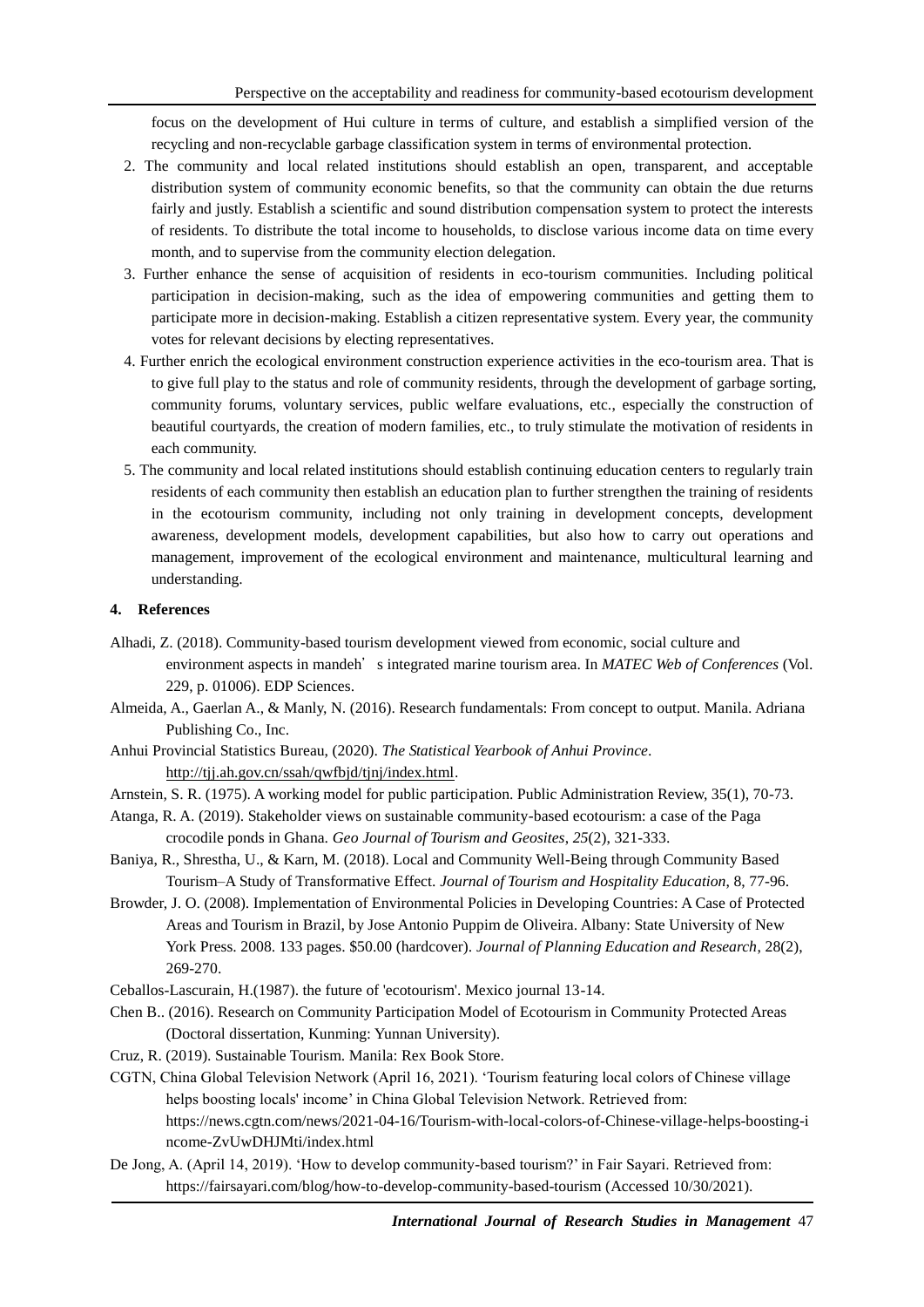- Felicen, S. (2014) Community Based Tourism in Mount Banoi. Input to Tourism Strategic Development Plan in CALABARZON Region, Dissertation Paper. Batangas State University
- Giampiccoli, A. and Hayward, K. (2012). Community-based tourism and local culture: the case of the amaMpondo
- Gurung, D. B., & Scholz, R. W. (2008). Community-based eco-tourism in Bhutan: Expert evaluation of stakeholder-based scenarios. *The International Journal of Sustainable Development & World Ecology*, 15(5), 397-411.
- Han, H., Eom, T., Al-Ansi, A., Ryu, H. B., & Kim, W. (2019). Community-based tourism as a sustainable direction in destination development: An empirical examination of visitor behaviors. *Sustainability*, 11(10), 2864.
- He, S., Yang, L., & Min, Q. (2020). Community participation in nature conservation: The Chinese experience and its implication to national park management. *Sustainability*, 12(11), 4760.
- He, W, & Sang, S. Y. (2021). Community-based analysis of barriers to participation in rural eco-tourism: Taking Linzhi Gala Village and Tangdi Village as examples. Journal of Tibet University (Social Science Edition) (02), 200-205.
- Hong, A. (February 26, 2019). 'What Does "Community" Mean in a Place Like China?' in Reach the World. Retrieved from: https://www.reachtheworld.org/ryans-journey-china/nations/what-does-community-mean-place-china

(Accessed 11/01/2021).

- Kibria, A. S., Behie, A., Costanza, R., Groves, C., & Farrell, T. (2021). Potentials of community-based ecotourism to improve human wellbeing in Cambodia: an application of millennium ecosystem assessment framework. *International Journal of Sustainable Development & World Ecology*, *28*(5), 461-472.
- Khalid, S., Ahmad, M. S., Ramayah, T., Hwang, J., & Kim, I. (2019). Community empowerment and sustainable tourism development: The mediating role of community support for tourism. *Sustainability*, 11(22), 6248.
- Kim, M., Xie, Y., & Cirella, G. T. (2019). Sustainable, transformative economy: Community-based eco-tourism. Sustainability, 11(18), 4977.
- Li, J., Krishnamurthy, S., Roders, A. P., & van Wesemael, P. (2020). Informing or consulting? Exploring community participation within urban heritage management in China. *Habitat International*, 105, 102268.
- Li X. (2020). Research on community-based ecotourism management. *Wisdom China*. 62-63.
- Liu H. (2019). Research on Ecotourism Management from the Perspective of Community. *Tourism Survey (Second Half Month)*, 12. 38-39.
- Lo, Y. C., & Janta, P. (2020). Resident's perspective on developing community-based tourism–a qualitative study of Muen Ngoen Kong Community, Chiang Mai, Thailand. *Frontiers in Psychology*, 11.
- Manzoor, F., Wei, L., Asif, M., Haq, M. Z., & Rehman, H. (2019). The Contribution of Sustainable Tourism to Economic Growth and Employment in Pakistan. Intern*ational journal of environmental research and public healt*h, 16(19), 3785.
- Matiku, S., Zuwarimwe, J., & Tshipala, N. (2020). Community-Driven Tourism Projects' Economic Contribution to Community Livelihoods—A Case of Makuleke Contractual Park Community Tourism Project. *Sustainability*, 12(19), 8230.
- Marsh, J. (January 13, 2022). 'How Community-Based Tourism Benefits Local Communities' in Sea Going Green – Sustainable Tourism Consultancy. Retrieved from:

https://www.seagoinggreen.org/blog/how-community-based-tourism-benefits-local-communities

- Nopiyani, N., & Wirawan, I. (2021). The Impact of Tourism on the Quality of Life of Communities in Tourist Destination Areas: A Systematic Review. *Open Access Macedonian Journal of Medical Sciences*, 9(F), 129-136.
- Nugroho, Prasetyo & Numata, Shinya. (2020). Resident support of community-based tourism development: Evidence from Gunung Ciremai National Park, Indonesia. *Journal of Sustainable Tourism*. 1-16.

48 *Consortia Academia Publishing* (A Partner of *Tourism Educators and Movers of the Philippines*)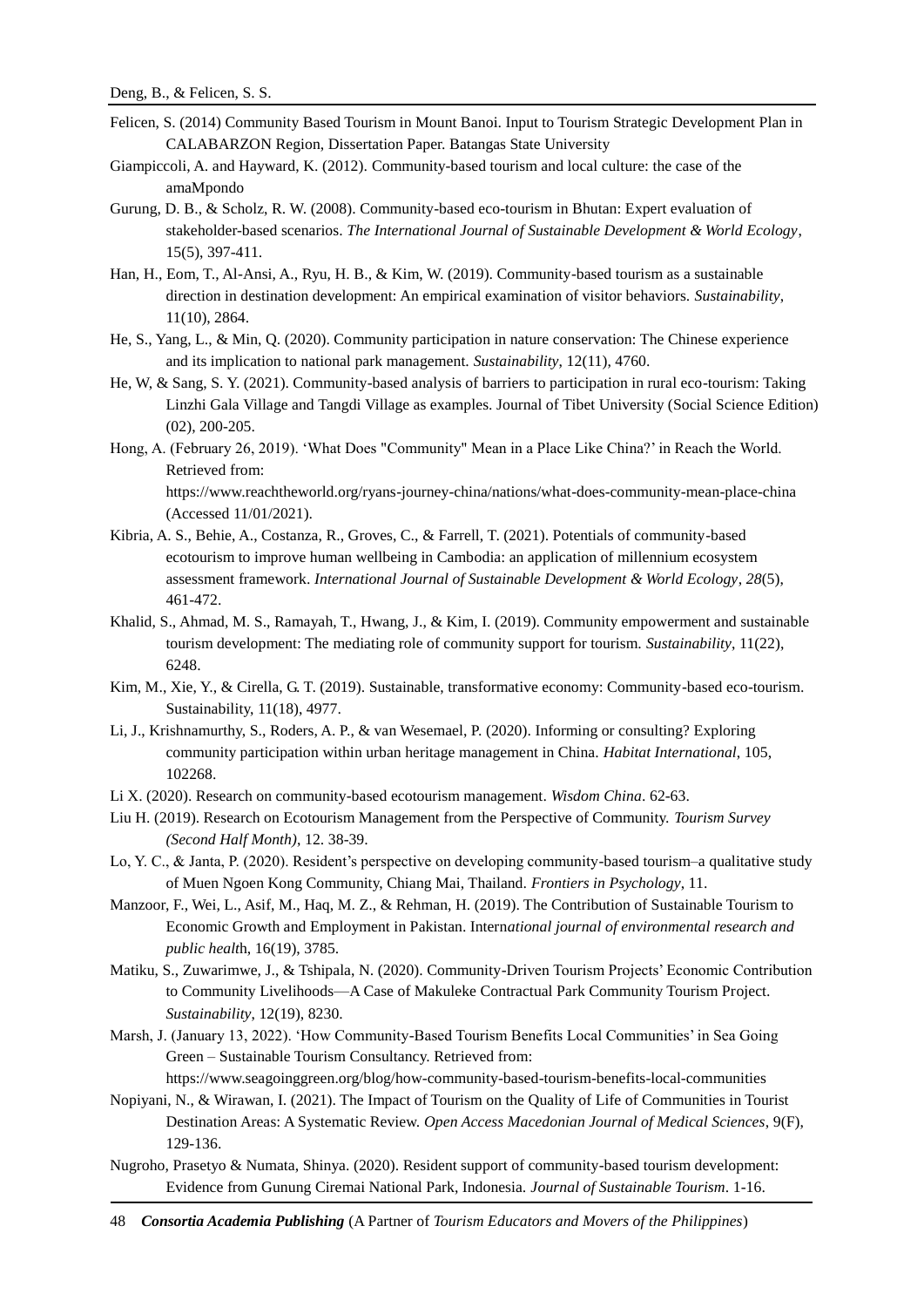- Salkind, N., (2010). *Predictor Variable - SAGE Research Methods*. sagepub.
	- https://methods.sagepub.com/reference/encyc-of-research-design/n329.xml
- Stronza, A., & Gordillo, J. (2008). Community views of ecotourism. *Annals of tourism research*, *35*(2), 448-468.
- Sustainable Travel International (March 28, 2020). 'Tackle Waste & Pollution' in Sustainable Travel International. Retrieved from: https://sustainabletravel.org/our-work/waste-pollution/
- Tesfaye, S. (2017). Challenges and opportunities for community-based ecotourism development in Ethiopia. *African Journal of Hospitality, Tourism and Leisure*, *6*(3), 1-10.
- Wang, L. E., Cheng, S. K., Zhong, L. S., Mu, S. L., Dhruba, B. G., & Ren, G. Z. (2013). Rural tourism development in China: Principles, models and the future. *Journal of mountain science*, 10(1), 116-129.
- Waylen, K. A., Fischer, A., McGowan, P. J., Thirgood, S. J., & Milner‐Gulland, E. J. (2010). Effect of local cultural context on the success of community‐based conservation interventions. *Conservation Biology*, *24*(4), 1119-1129.
- Wijaya, P. Y., Hartati, P. S., & Sumadi, N. K. (2020). The readiness of community based tourism village development (case study at bongkasa pertiwi tourism village, Bali province, Indonesia). European Journal of Business and Management Research, 5(3).
- Xu, Honggang & Jiang, Fenfen & Wall, Geoffrey & Wang, Yang. (2019). The evolving path of community participation in tourism in China. *Journal of Sustainable Tourism.* 27. 1-20. 10.1080/09669582.2019.1612904.
- Xu, K., Zhang, J., & Tian, F. (2017). Community leadership in rural tourism development: A tale of two ancient Chinese villages. *Sustainability*, 9(12), 2344.
- Yang, X., Li, H., Chen, W. M., & Fu, H. (2019). Corporate community involvement and Chinese rural tourist destination sustainability. *Sustainability, 11*(6), 1574.
- Yehia, Y. (March 26, 2019). *'The Importance of Tourism on Economies and Businesses' in Global Edge – Michigan State University.* Retrieved from: https://globaledge.msu.edu/blog/post/55748/the-importance-of-tourism-on-economies-a (Accessed 10/25/2021).
- Zhang, L. (2013). China's traditional cultural values and national identity. *Carnegie-Tsinghua Center for Global Policy,* 13.
- Zhang, L. & Yin, F. (2014). Wildlife consumption and conservation awareness in China: A long way to go. *Biodiversity and Conservation. 23*. 2371-2381.
- Zheng, H., & Cao, S. (2015). Threats to China's biodiversity by contradictions policy. *Ambio, 44*(1), 23-33.
- Zhou, J. (2009). Analysis of the government-led dynamic mechanism for rural tourism development in the new era. *Special zone Economy, 1,* 173-175.
- Zhou, M. H., Shen, S. L., Xu, Y. S., & Zhou, A. N. (2019). New policy and implementation of municipal solid waste classification in Shanghai, China. *International journal of environmental research and public health, 16*(17), 3099.